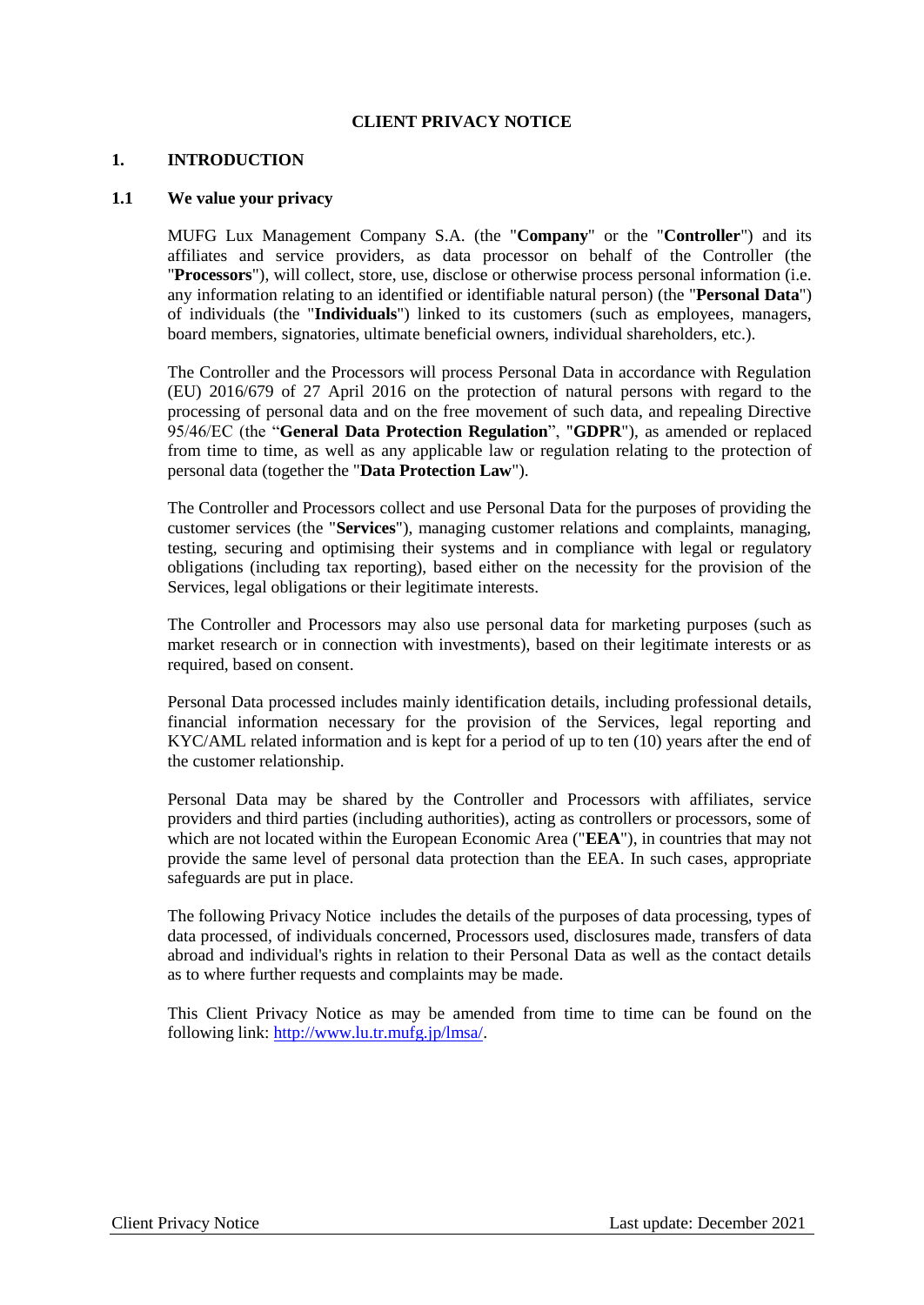### **1.2 Electronic storage**

The Controller and Processors may store and process, by electronic or other means, Personal Data of Individuals on computer systems.

## **2. COUNTERPARTIES**

### **2.1 Controller**

Personal Data provided or collected in connection with the contractual or business arrangements between the Client and the Company may be processed by the Company as data controller (i.e. the "**Controller**").

Further entities may process Personal Data of data subjects as data controllers in the course of the performance of the Services by the Company, such as local and foreign authorities, courts, governmental or regulatory bodies, including tax authorities.

### **2.2 Processors**

Mitsubishi UFJ Investor Services & Banking (Luxembourg) S.A. (the "**Bank**") processes Personal Data of Individuals as a Processor on behalf of the Controller. The Bank's Privacy Notice with further details as to the Bank's role as Processor can be found at: [http://www.lu.tr.mufg.jp/about/privacynotices.html.](http://www.lu.tr.mufg.jp/about/privacynotices.html)

Further entities (also Processors) may process Personal Data of Individuals on behalf of the Controller or the Bank, in particular their affiliates and own service providers such as auditors, legal, financial or technical advisers.

The Processors act as data processor on behalf of the Controller and, in certain circumstances, as data controller, in particular for managing, testing, securing and optimising their systems and compliance with their own legal obligations in accordance with applicable laws and regulations (such as anti-money laundering identification) and/or order of competent jurisdiction.

# **3. DATA SUBJECTS**

The Controller and the Processors process Personal Data of Individuals connected to the Client, such as employees, managers, board members, signatories, ultimate beneficial owners, individual shareholders, etc.

# **4. PERSONAL DATA PROCESSED**

Personal Data on Individuals processed by the Controller and Processors includes the following categories, without limitation:

- Personal identification data, including electronic identification data and identification data issued by public authorities (e.g. passport or national ID)
- Bank and financial data, such as account numbers
- Tax information
- Personal details such as gender, age, date and place of birth, etc.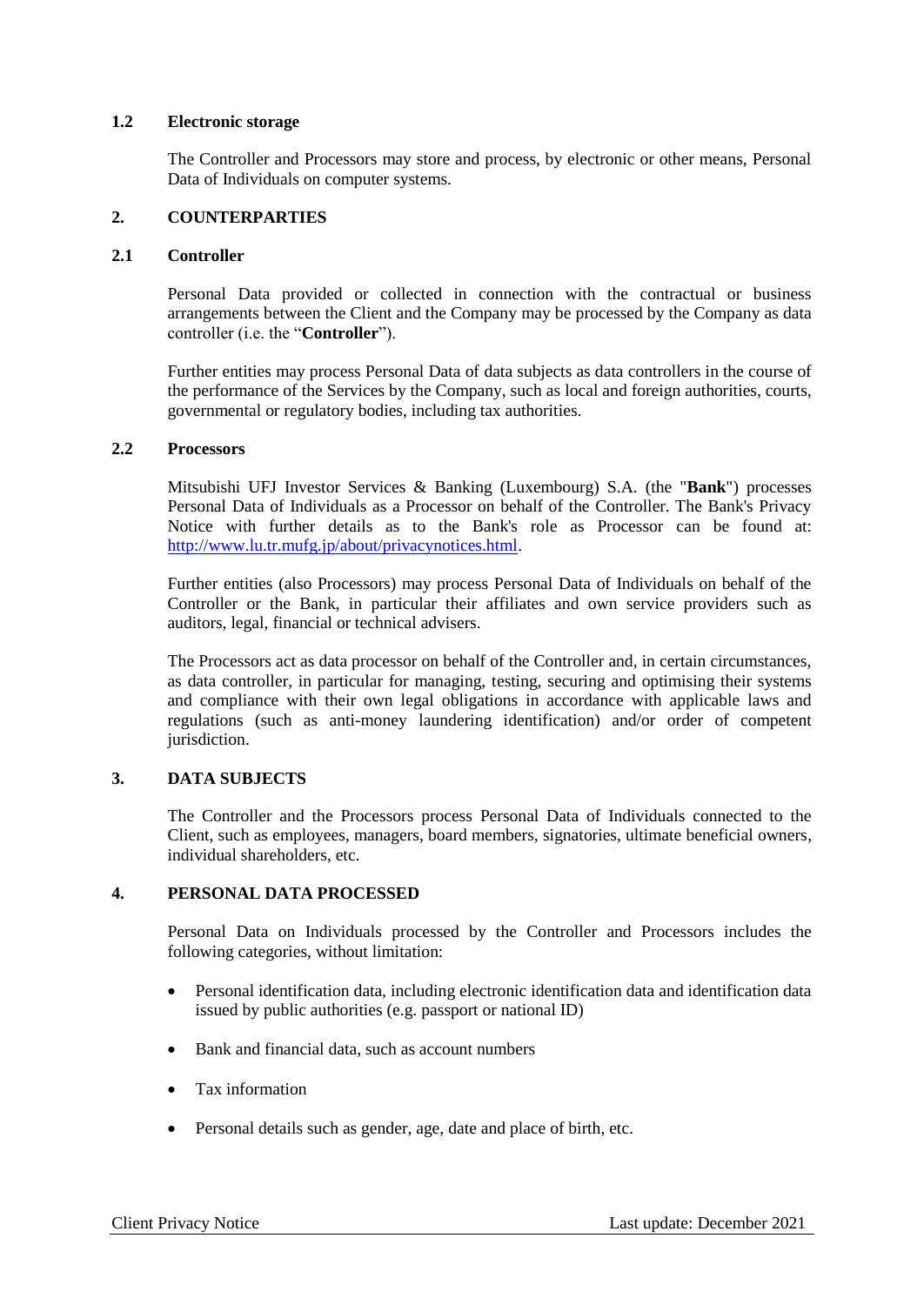- Education
- Professional and employment details such as employer, position, professional contact details
- Judicial data, criminal records, criminal offences or convictions and similar
- Political status
- Images and sound
- Any other Personal Data that is necessary to the Controller and the Processors for the purposes described in this Privacy Notice.

### **5. SOURCE OF PERSONAL DATA**

Personal Data is collected directly from the Individuals, from the Client or may be collected through publicly accessible sources including company and trade registers in relevant jurisdictions or other third party data sources such as European, national or foreign authorities (e.g. sanctions lists) or screening databases such as Thomson Reuters World-Check.

### **6. PURPOSES OF DATA PROCESSING**

Personal Data may be processed for the purposes of:

- (a) Providing client services such as
	- (i) Account opening
	- (ii) Transaction management
	- (iii) Payment of director's fees
	- (iv) Delivery of physical certificates
	- (v) Verification of transfer agent registers
	- (vi) Payment of fund invoices
	- (vii) Providing domiciliation and corporate services
	- (viii) Contract notes
	- (ix) Client reporting
	- (x) Authorized signature collection and control
	- (xi) Cash transfers
	- (xii) Shareholder notices
	- (xiii) Shareholder meetings
	- (xiv) Proxy voting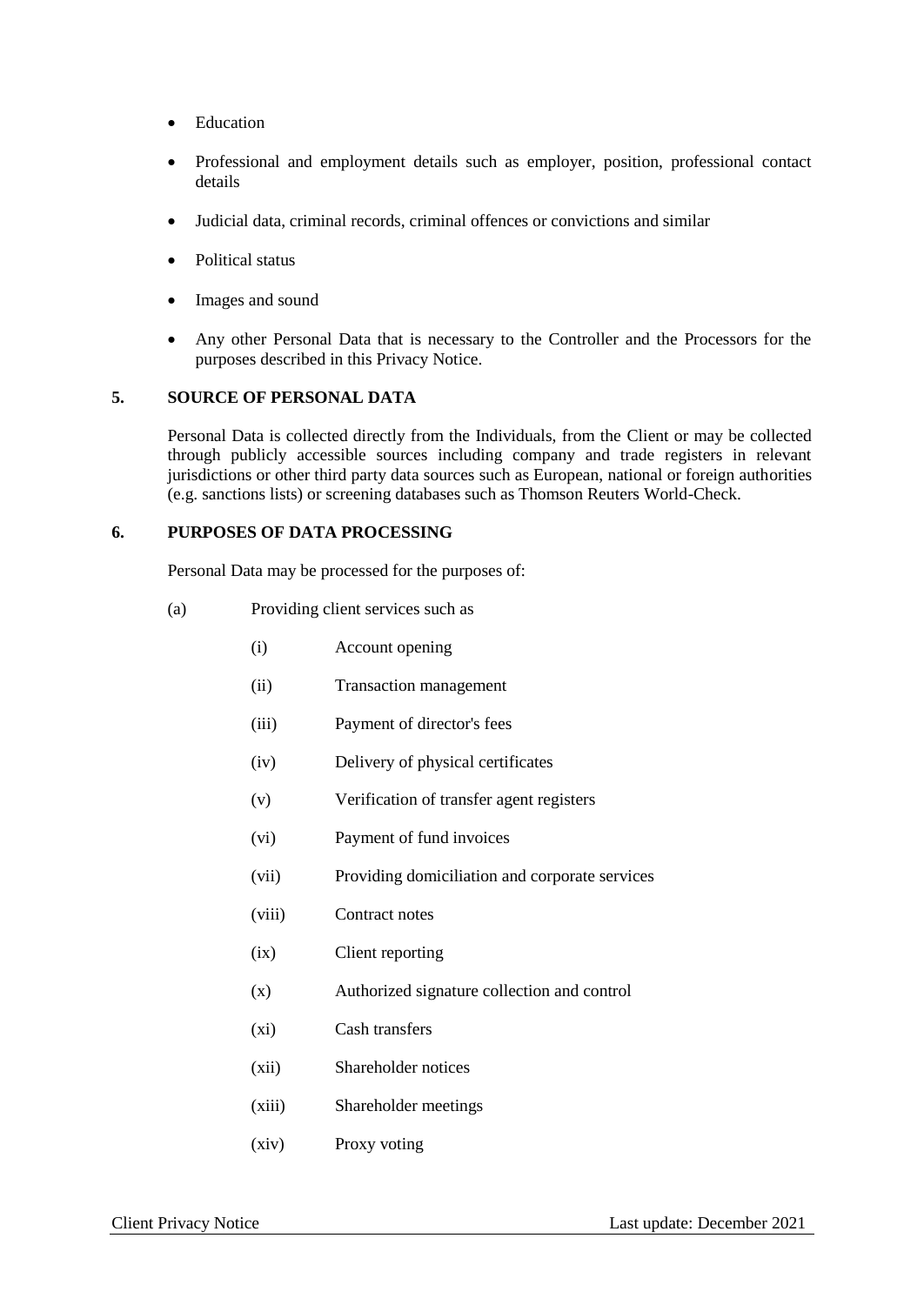- (xv) Corporate actions
- (xvi) Dividend distribution
- (b) Managing client communications, relations and complaints
- (c) Strategic marketing (such as market research or in connection with investments)
- (d) In-house legal advice and litigation management
- (e) Managing, testing, securing and optimising the Company's systems and infrastructure, through measures such as:
	- (i) Managing IT assets
	- (ii) Controlling building access
	- (iii) Video surveillance
	- (iv) Maintaining and using document archiving systems
	- (v) Managing access rights
	- (vi) Testing system and applications
	- (vii) Monitoring email systems
	- (viii) Managing technical incidents and providing user support
	- (ix) Maintaining and using incident and threat management systems
	- (x) Ensuring business continuity and disaster recovery
	- (xi) Applying whistleblowing processes

Personal Data may also be processed to comply with legal or regulatory obligations including, but not limited to

- (i) legal obligations under applicable fund law;
- (ii) internal and external audits;
- (iii) prevention of terrorism financing law;
- (iv) anti-money laundering law (such as carrying out customer due diligence);
- (v) prevention and detection of crime;
- (vi) tax law (such as reporting under the FATCA and the CRS Law (as applicable)).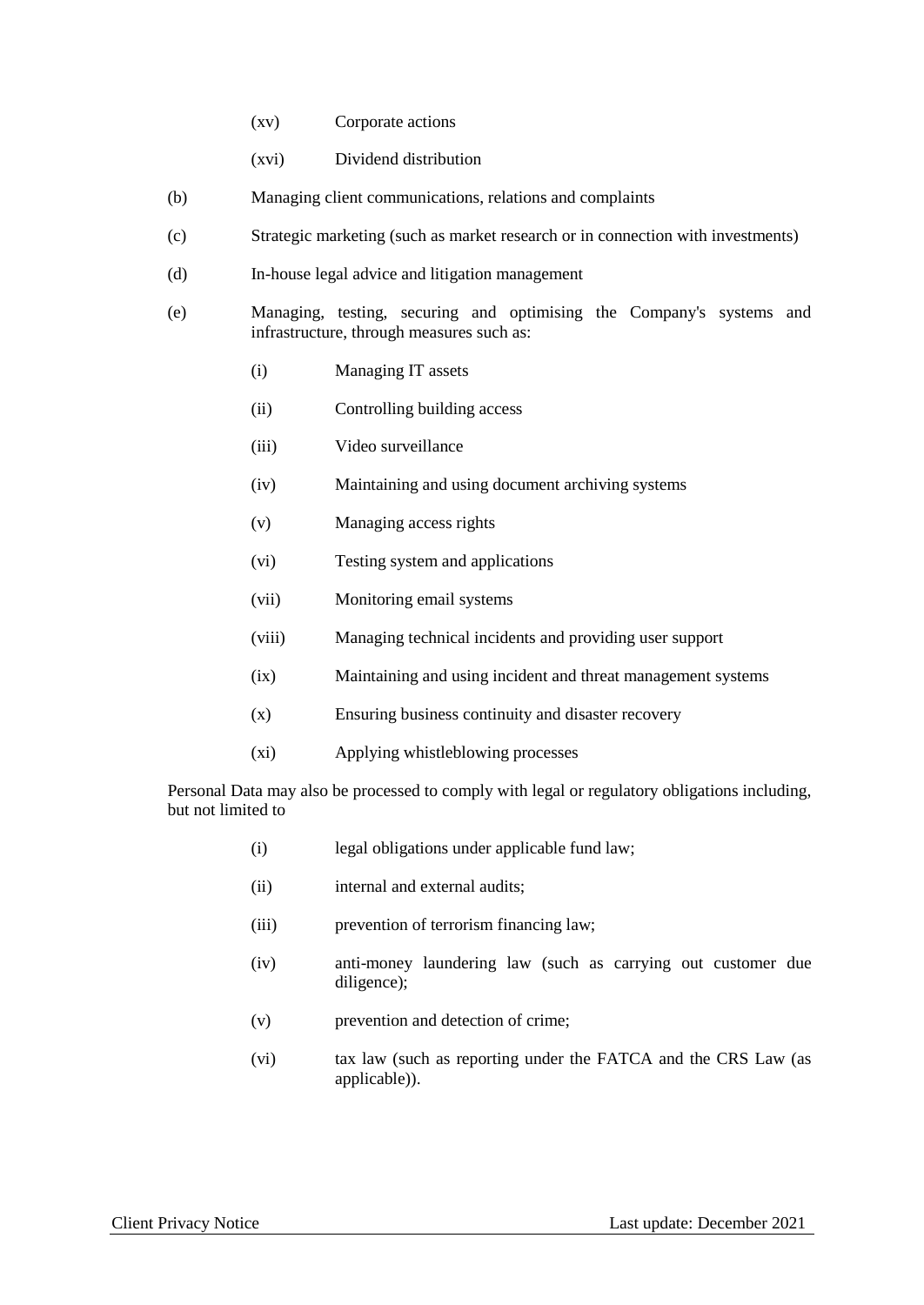### **7. PROCESSING GROUNDS**

The Controller and Processors may collect, use, store, retain, transfer and/or otherwise process Personal Data:

- (a) as a result of the entering into a business and/or customer relationship between the Company and the Client, where necessary to perform the Services, to enter into contact and communicate in general and/or;
- (b) to comply with a domestic legal or regulatory obligation of the Controller or the Processors and/or;
- (c) for the purposes of the legitimate interests pursued by the Controller or by the Processors, which mainly consist in
	- (i) the performance of the Services, to enter into contact and communicate in general in the event where the Personal Data is not directly provided by the Individuals;
	- (ii) the management, testing, securing and optimising of their systems and infrastructure;
	- (iii) the management of client communications, relations and complaints;
	- (iv) marketing, invitation to events, newsletters and similar communications;
	- (v) strategic marketing (such as market research or in connection with investments), unless consent is required;
	- (vi) the provision of in-house legal advice and management of contentious proceedings;
	- (vii) compliance with foreign laws and regulations and/or any order of a foreign court, government, supervisory, regulatory or tax authority.
- (d) pursuant to the Individuals' consent, for strategic marketing purposes, where the legitimate interests pursued by the Controller or by the Processors do not suffice. In such case, Individuals may withdraw their consent for the future at any moment using the contact details in clause 13 below.

### **8. RECIPIENTS OF PERSONAL DATA**

Personal Data may be disclosed to and/or transferred to by the Controller and Processors to their affiliates and service providers, as well as any court, governmental or regulatory bodies including tax authorities (i.e. the "**Authorised Recipients**").

The Authorised Recipients may act as data processor on behalf of the Controller or, in certain circumstances, as data controller for pursuing their own purposes.

The Client acknowledge that the Authorised Recipients, including the Processors, may be located outside of the EEA in countries which are not subject to an adequacy decision of the European Commission and which do not offer the same level of data protection as in the EEA or where data protection laws might not exist.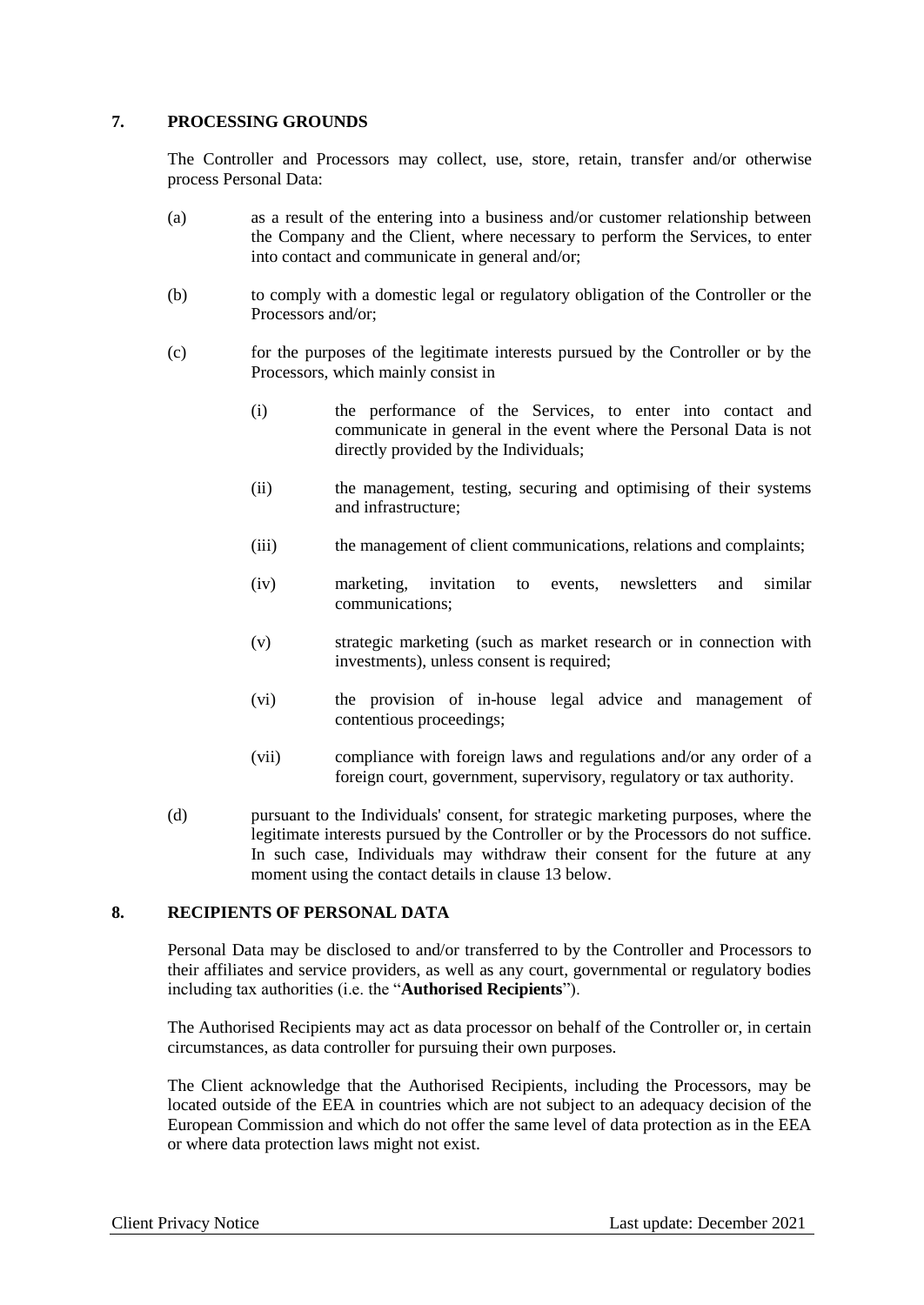## **9. INTERNATIONAL DATA TRANSFERS**

The Controller undertakes not to transfer the Personal Data to any third parties other than the Authorised Recipients, except as disclosed to the Client from time to time or if required or permitted by applicable laws and regulations, including Data Protection Law, or by any order from a court, governmental, supervisory or regulatory body, including tax authorities.

By entering into a relationship with the Company, the Client acknowledges that Personal Data may be processed for the purposes described above and in particular, that the transfer and disclosure of Personal Data may take place to countries which do not have equivalent data protection laws to those of the EEA, including the Data Protection Law, or that are not subject to an adequacy decision of the European Commission.

These countries include the countries listed on the website of EU Commission The Controller may transfer Personal Data to the Authorised Recipients (i) on the basis of appropriate safeguards according to Data Protection Law, such as standard contractual clauses, binding corporate rules, an approved code of conduct, or an approved certification mechanism or, (ii) for the performance of the Services or for the implementation of pre-contractual measures taken at the Company's request or, (iii) for the Processors to perform their services rendered in connection with the Services or, (iv) for important reasons of public interest or,  $(v)$  for the establishment, exercise or defence of legal claims or, (vi) where the transfer is made from a register which is legally intended to provide information to the public or, (vii) for the purposes of compelling legitimate interests pursued by the Controller or the Processors, to the extent permitted by Data Protection Law.

## **10. MANDATORY DATA PROCESSING**

Answering questions and requests with respect to certain Individuals' identification, FATCA and/or CRS is mandatory. The Client acknowledges and accepts that failure to provide relevant personal data requested by the Controller or Processors in the course of their relationship with the Client may prevent them from such relationship and may be reported to the relevant Luxembourg authorities.

Clients acknowledge that the Controller or Processors may report any relevant information in relation to their transactions with the Company to the Luxembourg tax authorities (*Administration des Contributions Directes*) which will exchange this information on an automatic basis with the competent authorities in the United States or other permitted jurisdictions as agreed in the FATCA, CRS or similar legislation, at OECD and EU levels or equivalent Luxembourg legislation.

# **11. DATA SUBJECT RIGHTS**

Each Individual may request (i) access to, rectification, or deletion of, any incorrect Personal Data concerning him/her, (ii) a restriction of processing of Personal Data concerning him/her and, (iii) to receive Personal Data concerning him/her or to transmit those Personal Data to another controller in accordance with Data Protection Law and (iv) to obtain a copy of or access to the appropriate or suitable safeguards which have been implemented for transferring the Personal Data outside of the EEA, in the manner and subject to the limitations prescribed in accordance with Data Protection Law. In particular, Individuals may at any time object, on request and free of charge, to the processing of Personal Data concerning them for any processing carried out on the basis of the legitimate interests of the Controller or Processors.